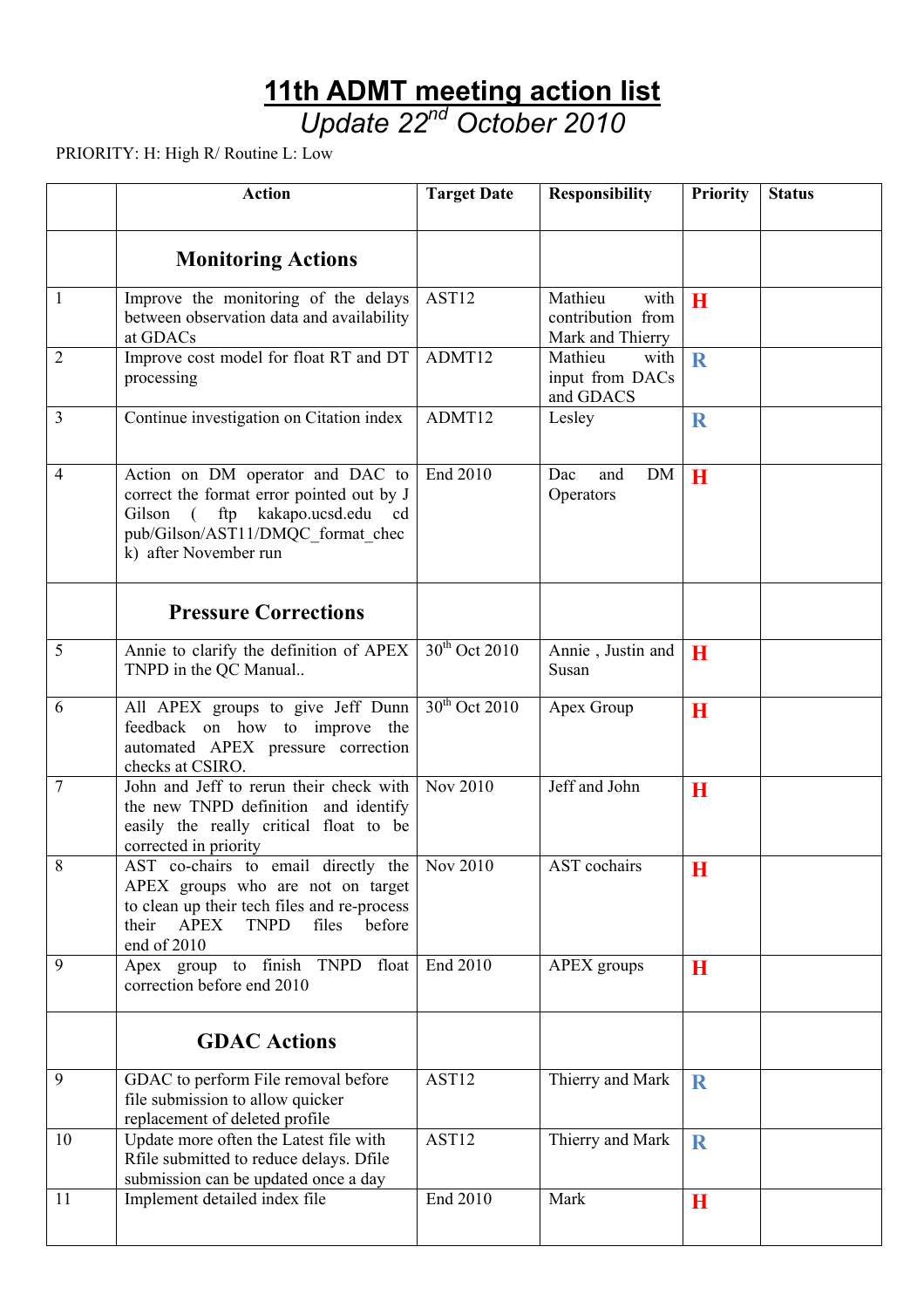|    | <b>Action</b>                                                                                                                                                                        | <b>Target Date</b>     | <b>Responsibility</b>                                | <b>Priority</b> | <b>Status</b> |
|----|--------------------------------------------------------------------------------------------------------------------------------------------------------------------------------------|------------------------|------------------------------------------------------|-----------------|---------------|
| 12 | Provide statistics on GDAC FTP servers<br>analyzing the log files                                                                                                                    | ADMT12                 | Mark and Thierry                                     | $\mathbf R$     |               |
| 13 | Investigate providing DAC zip files to<br>users and receiving ZIP files from DAC                                                                                                     | ADMT12                 | Mark and Thierry                                     | L               |               |
| 14 | Validate new file checker with DACS                                                                                                                                                  | Nov 2010               | Mark                                                 | H               |               |
| 15 | Install File checker at French GDAC                                                                                                                                                  | Before January<br>2011 | Mark and Thierry                                     | $\mathbf H$     |               |
| 16 | Turn to operation in advisory mode                                                                                                                                                   | January 2011           | Mark and Thierry                                     | $\mathbf H$     |               |
| 17 | Connect one GDAC to ODP                                                                                                                                                              | ADMT12                 | Mark or Thierry                                      | R               |               |
|    | <b>Real-time Actions</b>                                                                                                                                                             |                        |                                                      |                 |               |
| 18 | DAC to verify the time difference<br>between GDAC and TESSAC found by<br>Ahn                                                                                                         | AST12                  | Dacs                                                 | H               |               |
| 19 | Run the global check between TESSAC<br>& BUFR and GDAC to see if things got<br>worse in past year and report to DACs                                                                 | End 2010               | Mark                                                 | H               |               |
| 20 | Add COOA code in the user manual<br>when flag corrected after warning<br>provided by Coriolis using the Objective<br>Analysis tool and Dac to use it in the<br>history section       | End 2010               | Thierry                                              | R               |               |
| 21 | Add the date of the update of the profile   End 2010<br>that was checked in the alert message<br>send to the DAC                                                                     |                        | Thierry<br>and $\vert \mathbf{R} \vert$<br>Christine |                 |               |
| 22 | AIC to send individual messages to DM<br>operators and DAC when a float present<br>an anomaly not corrected between 2 run<br>of the altimeter check.                                 | End 2010               | Mathieu                                              | $\mathbf H$     |               |
| 23 | Compare results from the new Jump test<br>proposed by B King and the OA alerts<br>feedback at next ADMT                                                                              | ADMT12                 | Sam                                                  | $\mathbf R$     |               |
| 24 | Work on improving density test by<br>introducing a threshold that can be<br>different in the regions and on the<br>resolution:.                                                      | ADMT12                 | Virginie, Ann,<br><b>Birgit Justin</b>               | $\mathbf R$     |               |
| 25 | all groups to begin using the proper<br>method to calculate JULD for all real-<br>time data                                                                                          | AST12                  | <b>DAC</b>                                           | $\mathbf H$     |               |
| 26 | Fix past data by using the reprocessed<br>trajectory files by M Ollitrault to avoid<br>reprocessing                                                                                  | <b>ASAP</b>            | Dacs                                                 | $\mathbf R$     |               |
| 27 | Modify the decoders of the Provor and<br>Nemo version to get rid of the unpumped<br>salinity. The unpumped temperature will<br>be provided in the near-surface<br>additional profile | End 2010               | UK,<br>Japan<br>and<br>French Dac                    | H               |               |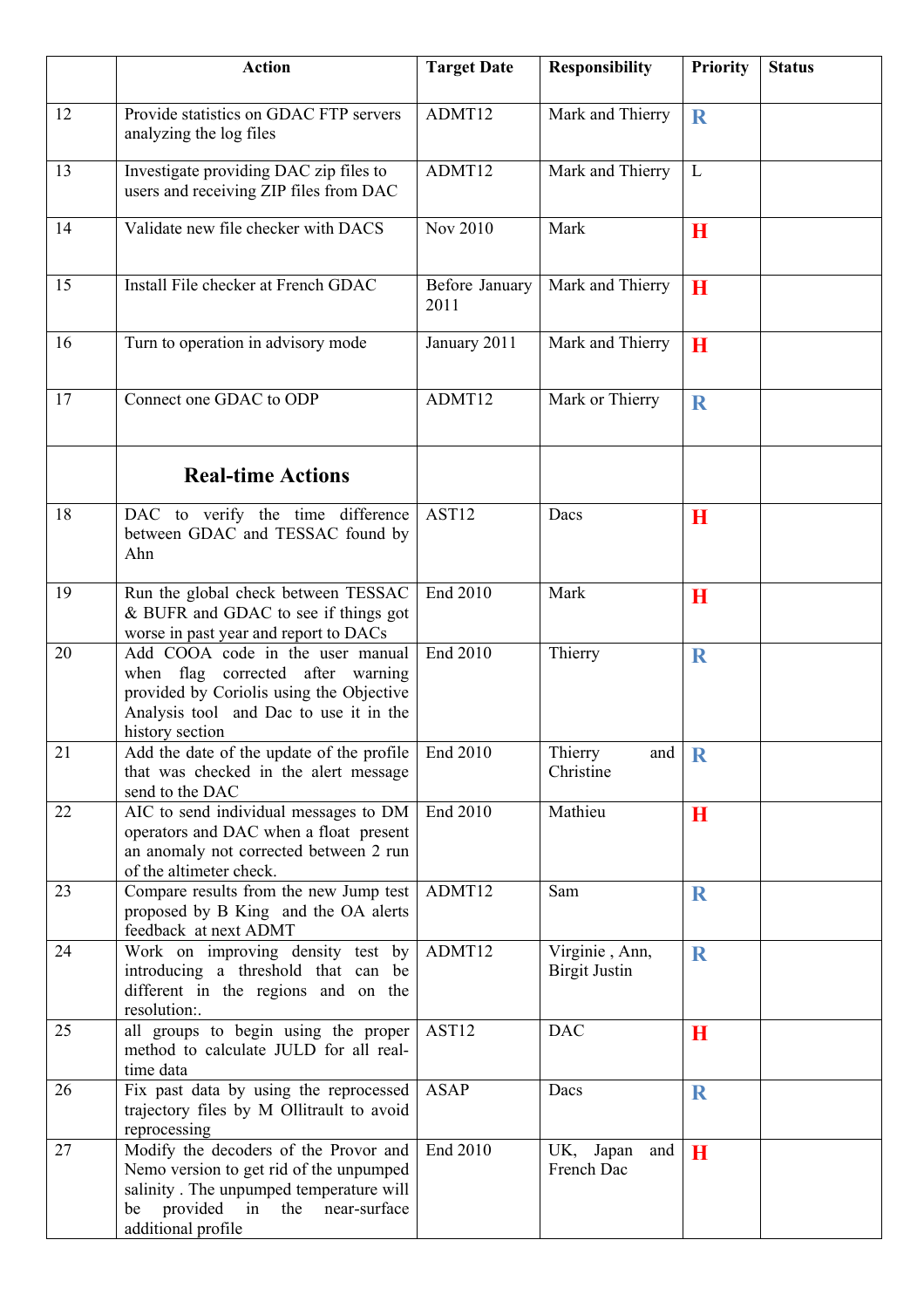|    | <b>Action</b>                                                                                                                                                                                          | <b>Target Date</b>                  | <b>Responsibility</b>                                                              | <b>Priority</b> | <b>Status</b> |
|----|--------------------------------------------------------------------------------------------------------------------------------------------------------------------------------------------------------|-------------------------------------|------------------------------------------------------------------------------------|-----------------|---------------|
| 28 | Specify how to reduce sampling of high<br>resolution profile to be sent in GTS in<br>Tesac                                                                                                             | AST12                               | Claudia & Dacs                                                                     | $\bf R$         |               |
|    | <b>Delayed-Mode QC Actions</b>                                                                                                                                                                         |                                     |                                                                                    |                 |               |
| 29 | US-Argo to solve the Argo equivalent<br>float DMQC issue                                                                                                                                               | ADMT12                              | <b>Steve P</b>                                                                     | $\mathbf R$     |               |
| 30 | DM-operator to contribute to the sharing<br>regional expertise initiated by Justin                                                                                                                     | ADMT12                              | Voluntary<br>DM<br>Operators<br>and<br>Justin                                      | $\mathbf R$     |               |
| 32 | Separated Argo from Argo.eq in DMQC<br>monitoring                                                                                                                                                      | AST12                               | Megan                                                                              | $\mathbf R$     |               |
|    | <b>Reference Dataset Actions</b>                                                                                                                                                                       |                                     |                                                                                    |                 |               |
| 34 | Improve the link between CCHDO,<br>NODC and Coriolis by warning Coriolis<br>when new CTD (public or restricted<br>access) are made available                                                           | AST12                               | Steve, Tim and<br>Christine                                                        | $\bf R$         |               |
| 35 | CCHDO to contact BODC to use the<br>POGO cruise data base as a source for<br>the SEAHUNT tool developed by<br>CCHDO to track where CTD have or<br>will be made and inform on deployment<br>opportunity | ADMT12                              | Steve and Lesley                                                                   | $\mathbf R$     |               |
|    | <b>Format Actions</b>                                                                                                                                                                                  |                                     |                                                                                    |                 |               |
| 36 | Harmonize<br>PLATFORM-NAME<br>SENSOR in metadata files and AIC DB                                                                                                                                      | Proposal<br>by<br>AST <sub>12</sub> | Mathieu<br>with<br>John,<br>Esmee,<br>Breck,<br>Serge, Mizuho and<br><b>Birgit</b> | $\mathbf R$     |               |
| 37 | DAC to finalize BUFR generation and<br>distribution (Don't forget to warn Anh<br>when transmission starts)                                                                                             | ADMT12                              | <b>CSIRO</b><br><b>KMA</b><br>Coriolis                                             | $\bf R$         |               |
| 38 | Per each float type, explain the use of<br>the pressure offset technical parameters<br>and propose a user manual update                                                                                | AST12                               | John<br>Ann;<br>and<br>Sylvie                                                      | $\mathbf R$     |               |
| 39 | Update metafile<br>with<br>Phase<br>new<br>definition and standardized name when<br>available from action 36                                                                                           | ADMT12?                             | Dac                                                                                | $\bf R$         |               |
| 40 | Thierry $+$ DACS to provide multi-axis<br>profile examples with the meta-files to<br>assess the format specifications                                                                                  | AST12                               | Thierry<br>with<br>Claudia,<br>Ann,<br>Mizuho,<br>Justin,<br>Uday                  | H               |               |
| 41 | Dac to update their float profiles when<br>Specification validated                                                                                                                                     | ADMT12                              | Dacs                                                                               | $\bf R$         |               |
| 42 | Separate Config parameters from tech<br>parameters files one on the 14B table                                                                                                                          | End 2010                            | Ann                                                                                | $\mathbf R$     |               |
| 43 | Thierry to circulate a proposal for CF<br>updates and when validated update the<br>user manual                                                                                                         | AS <sub>T12</sub>                   | Thierry<br>to<br>coordinate                                                        | $\mathbf R$     |               |